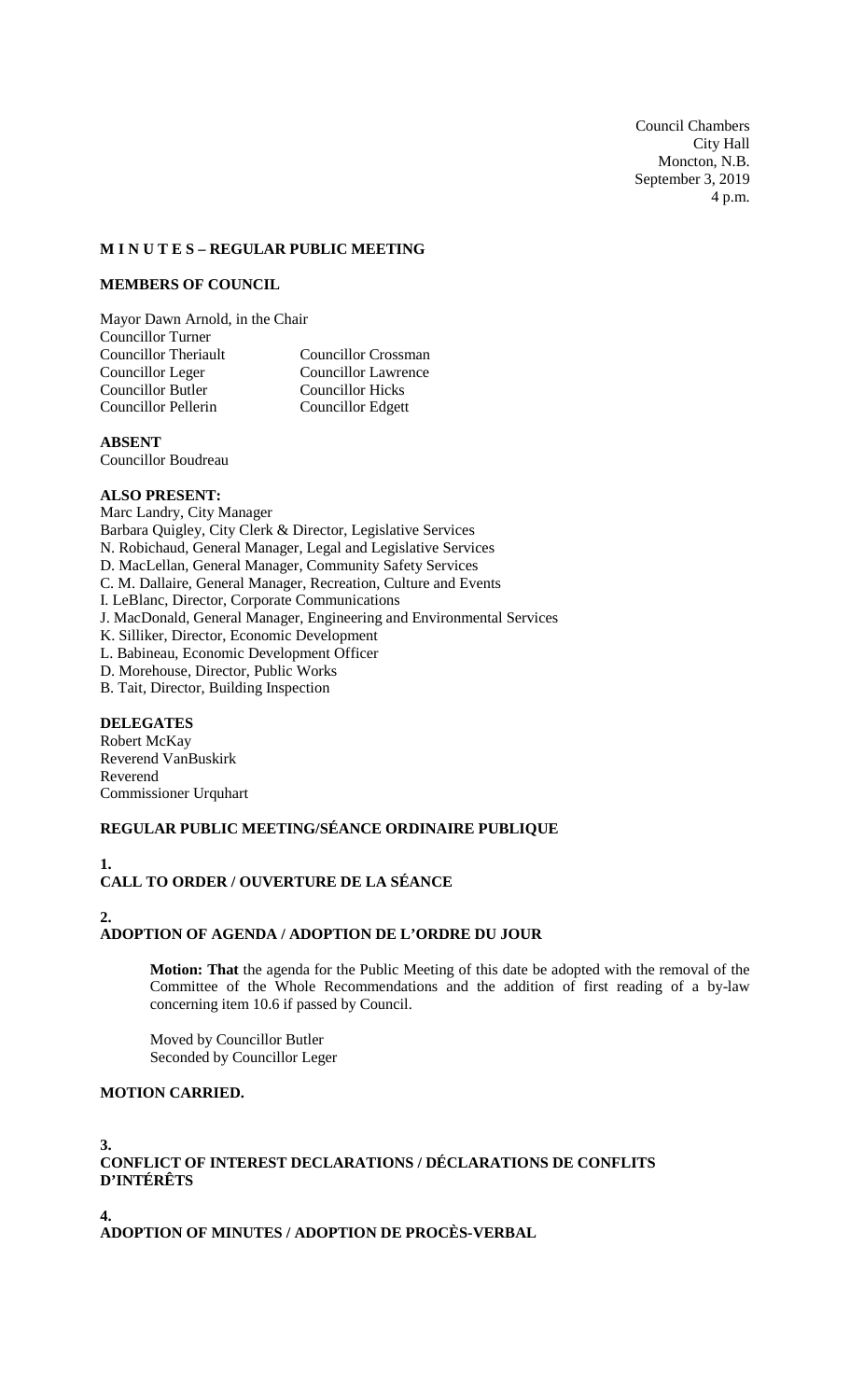**5.**

# **CONSENT AGENDA / QUESTIONS SOUMISES À L'APPROBATION DU CONSEIL**

**6.**

# **PUBLIC AND ADMINISTRATION PRESENTATIONS/EXPOSÉS DU PUBLIC ET DE L'ADMINISTRATION**

# **6.1 PUBLIC PRESENTATIONS / EXPOSÉS DU PUBLIC**

6.1.1 Public Presentation – 100th Anniversary of Scouts in Moncton – Reverend Chris VanBuskirk/ Présentation publique – 100e anniversaire des Scouts à Moncton – révérend Chris VanBuskirk

Following Reverend VanBuskirk's introduction, Commissioner Alan Urquhart, First Moncton St. George's Anglican Church, gave an historical overview of the 100<sup>th</sup> year anniversary celebration of the Boy Scouts in Moncton dating back to 1910. New Brunswick took the lead in the scouting movement in the 1900's and Saint George Anglican Church was the first church to host the boy scouts which subsequently expanded to other churches throughout the province. A celebration is scheduled for October  $19<sup>th</sup>$ ,  $2019$  at 2:00 p.m., a unveiling of a monument in honor of this movement at Saint George's Anglican Church. He invited the Mayor and Members of Council to participate.

Councillor Turner recalled with fond memory the years that he spent with the cubs, adding his appreciation to the group in continuing this movement.

Reverend Palin, Romanian Christian Orthodox Church, expressed his thanks to the City for their assistance with the integrating the Romanian families in Moncton adding that he has had increased attendance at his church community.

## **Other Presentations / Autres presentations**

Mr. McKay thanked those members of council who spoke on the issue of social inclusion following his presentation at the last Council meeting. He suggested that individuals who have experienced social inclusion issues approach the Poverty and Social Inclusion Committee to provide input and share their challenges. He added that he would be following up with Catherine Dallaire via email on specific issues.

# **6.2 ADMINISTRATION PRESENTATIONS / EXPOSÉS DE L'ADMINISTRATION**

# **7.**

# **PLANNING MATTERS/QUESTIONS D'URBANISME**

# **8.**

# **STATEMENTS BY MEMBERS OF COUNCIL/EXPOSÉS DES MEMBRES DU CONSEIL**

# *Greg Turner*

- Commended organizers (including Events Moncton, Parks and Leisure Services Administration and the Atlantic Schooners) of the CFL Game at Stade Moncton which was broadcast on ESPN giving great exposure to the City of Moncton across Canada and USA. Encouraged the City to bring large concerts and sporting events to the City.
- Participated in the Pride Parade which was very well organized and well attended
- Apologized to non-profit organizations involved with the homeless file adding that his comments at the last public meeting were never intended to reflect negatively their work for which he had great respect.

### *Paulette Thériault*

Reflected on the Francophone Summit held September 3, 1999 in Moncton, which welcomed dignitaries from many francophone countries, its impact on the economy with 129,000 delegates in attendance and the estimated economic impact of over \$78M dollars. She highlighted the important cultural aspect of the summit with the conversion of the Aberdeen School into a Cultural Centre and adjacent lot into an art park at this time. She also acknowledged the contribution of the City, Provincial and Federal representatives and Summit organizers.

The Mayor thanked Councillor Theriault for her work on the Aberdeen Cultural Centre.

# *Paul Pellerin*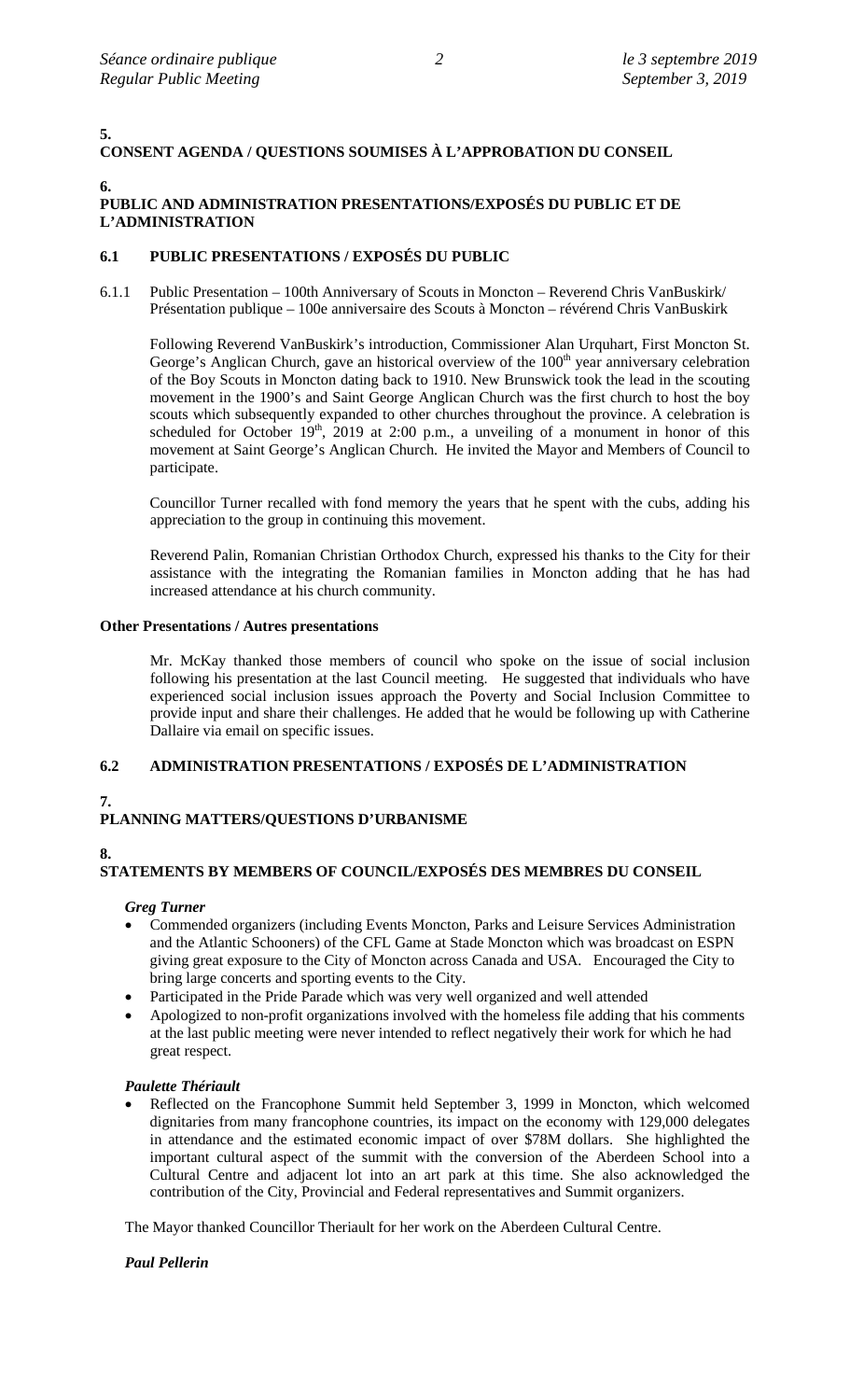• Requested an update on the Moncton Magic basketball team along with its financial information. – The City Manager noted that the City has an agreement with Moncton Magic and is awaiting the financial details to finalize the requirements as per the agreement. The Finance Department conducted a preliminary analysis and hopes to have further details to submit to Council by the end of the month.

### *Dawn Arnold*

**9.**

- Noted that the month of September affects most residents with 18 post-secondary institutions in the Moncton area and education being an important facet of the community.
- Welcomed first year students to Crandall University from all over the world, noting an increase in their enrollment by 5% this year.
- Attended an international welcoming event at U de M for students from various countries.
- Met with high school student council presidents to gain an understanding of their issues.
- She and Councillor Butler attended a presentation at Oulton's Business College regarding substance abuse solutions in the community which was very informative.
- Attended MacKenzie College to meet with students from China
- Met with 30 Vietnamese students who are in Moncton for year.
- Welcomed all back to school.

# **REPORTS AND RECOMMENDATIONS FROM COMMITTEES AND PRIVATE MEETINGS / RAPPORTS ET RECOMMANDATIONS DES COMITÉS ET RÉUNIONS À HUIS CLOS**

9.1 Recommendation(s) – Private Session – August 26, 2019

Following the City Clerk reading the recommendations into the record, City Council received a PowerPoint presentation from Kevin Silliker regarding two developments who have applied for grants under the Downtown Incentive Program criteria. Applications were received from the following developments:

- 100 Cameron Street retirement housing units
- 40 Highfield Street Hilton Garden Inn Hotel construction currently underway

## **Motion: That** Moncton City Council:

- 1. a) Approve the Business Improvement Area and Central Business District Redevelopment Grant (3 year grant duration) for applicant Richard Recny, Director of Asset Management of 635612 N.B. Ltd. c/o Time Equities, Inc. for the proposed project at 100-112 Cameron Street, PID's 00693481 and 00695049; and
	- b) Approve the Building Permit and Planning Fee Equivalent Grant for applicant based on a square footage model for applicant Richard Recny, Director of Asset Management of 635612 N.B. Ltd. c/o Time Equities, Inc. for the proposed project at 100-112 Cameron Street, PID's 00693481 and 00695049;
	- c) Direct the City's Legal Department to prepare Agreement(s) with the project proponents, and authorize the Mayor and City Clerk to execute same, and to affix the Corporate Seal thereto; and
	- d) Based on the financial grant models, issue the Downtown Business Improvement Area (BIA) and Central Business District Zone (CBD) Financial Incentive Program Grant to the applicants once the conditions of the Program are fulfilled and verified by City Administration.

#### *Moved by Councillor Lawrence Seconded by Councillor Leger*

Councillor Hicks requested that going forward that motions include grant amounts for developments. He inquired for the record on the amount of revenue generated to the City as well as an explanation regarding the methods employed to verify that projects are worth or exceed the \$10M baseline requirement. Mr. Silliker advised that an interdepartmental working group is assigned to review the applications and also request a detailed budget itemizing cost items. They also reserve the right to audit a file at any time. Mr. Doucet added that the amount of the grant is has not included as it is based on the building permit values which is determined at the end of the project, however, agreed to include that information henceforth.

It was noted that in year four the total amount of taxes returning to the City is \$140,000 on 100 Cameron Street.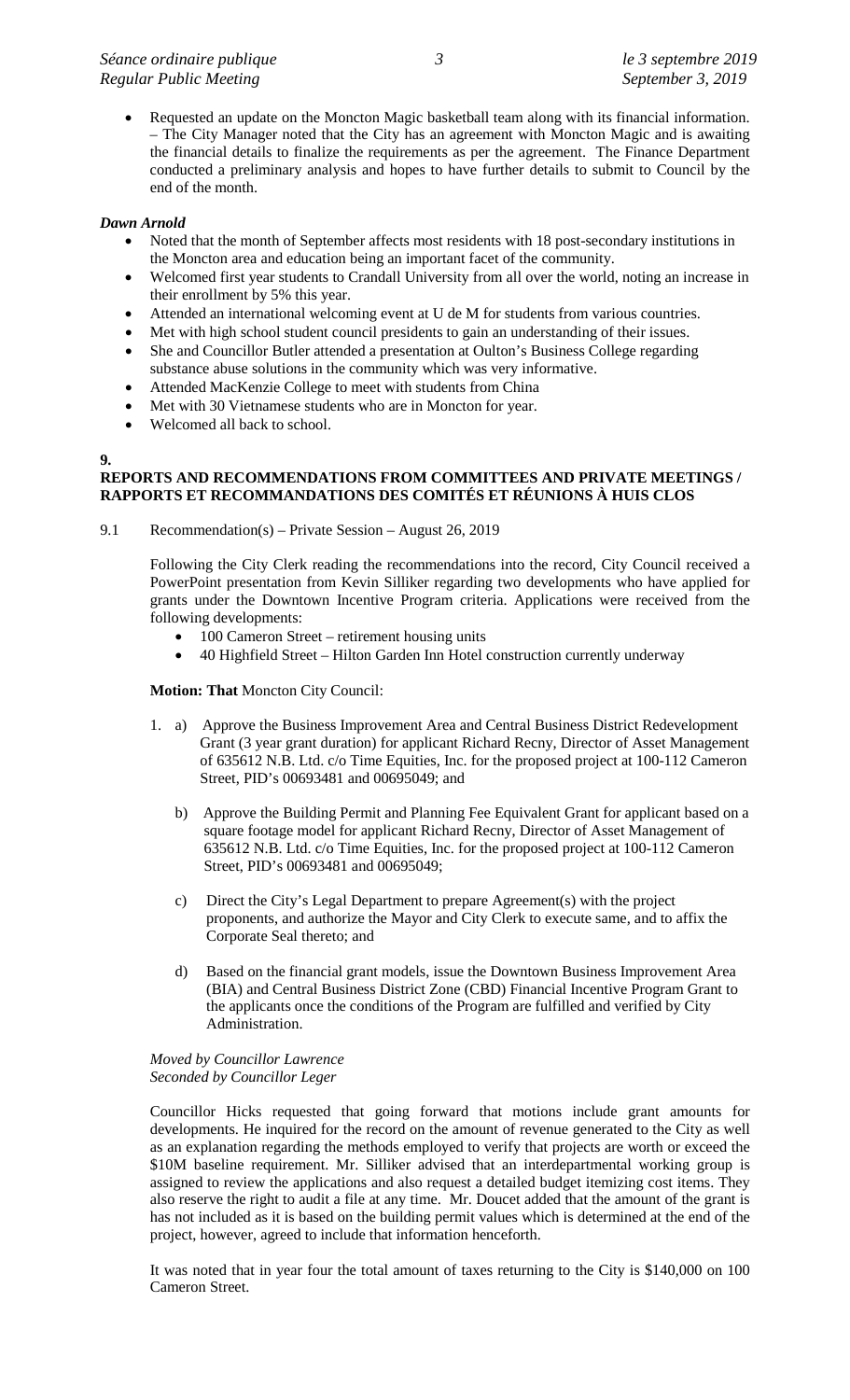Councillor Theriault requested assurances that the design regarding the Highfield Street development respect the neighbouring businesses and that Council view the final designs. Mr. Silliker noted the proponent has all the necessary approvals to move forward on a building permit application and is not required to present a mock-up of their development to Council. They are also in a planning phase with Building Inspection and no significant change to the development is anticipated.

# **MOTION CARRIED.**

#### **Motion:**

- 2. a) That Moncton City Council Approve the Building Permit and Planning Fee Equivalent Grant for applicant Rino Savoie, President 664879 NB Inc., for the proposed project at 40 Highfield Street; PID 70622790; and
	- b) Direct the City's Legal Department to prepare Agreement(s) with the project proponents, and authorize the Mayor and City Clerk to execute same, and to affix the Corporate Seal thereto.

*Moved by Councillor Lawrence Seconded by Councillor Leger*

### **MOTION CARRIED.**

#### **Motion:**

**3. That** Moncton City Council approve the disposition of the triangular shaped parcel of land which is approximately 107 feet x 68 feet x 52.5 feet in dimension, and which currently forms part of PID 00786590 (or any subsequent PID issued by Service New Brunswick Land Registry Office), also described as "1st. Parcel" in a deed between Imperial Oil Limited and the City of Moncton, dated September 5, 1967, and registered under document number 276905, to Assumption Place Limited for the sum of \$1.00, and that the Mayor and City Clerk be authorized to sign and affix the corporate seal of the City of Moncton to any documentation necessary to give effect to the transaction; and

**That** Moncton City Council authorize administration to dispense with the requirements of neighborhood canvass and public advertising of the Land Disposition Policy for the proposed disposition.

*Moved by Councillor Turner Seconded by Councillor Edgett*

# **MOTION CARRIED.**

#### **Motion:**

4. **That** Moncton City Council approve the disposition of the triangular shaped parcel of land which is approximately 107 feet x 68 feet x 52.5 feet in dimension, and which currently forms part of PID 00786590 (or any subsequent PID issued by Service New Brunswick Land Registry Office), also described as "1st. Parcel" in a deed between Imperial Oil Limited and the City of Moncton, dated September 5, 1967, and registered under document number 276905, to Assumption Place Limited for the sum of \$1.00, and that the Mayor and City Clerk be authorized to sign and affix the corporate seal of the City of Moncton to any documentation necessary to give effect to the transaction; and

**That** Moncton City Council authorize administration to dispense with the requirements of neighborhood canvass and public advertising of the Land Disposition Policy for the proposed disposition.

*Moved by Councillor Leger Seconded by Councillor Edgett*

#### **MOTION CARRIED.**

9.2 Recommendations – Committee of the Whole – August 26, 2019

Removed from Agenda.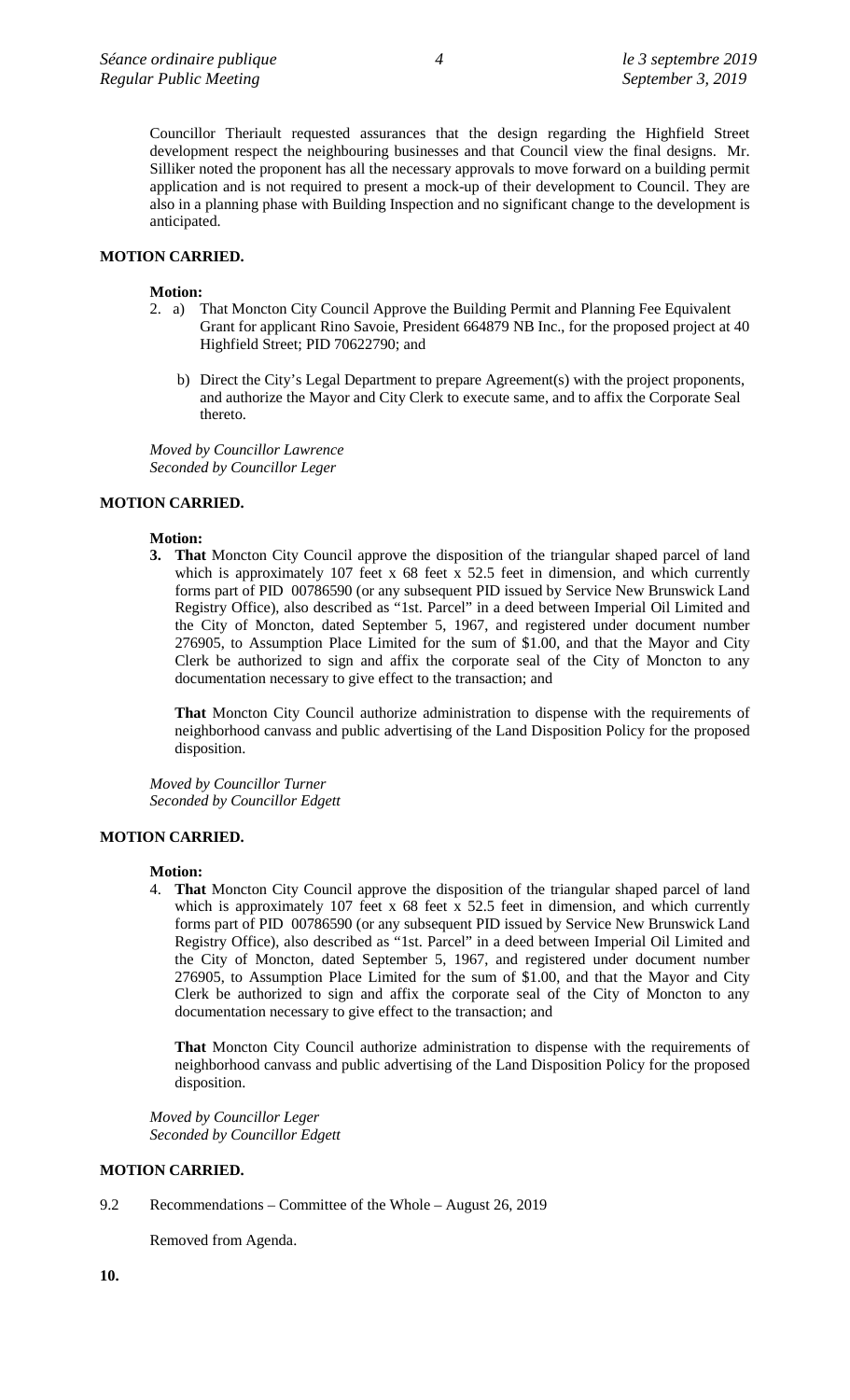### **REPORTS FROM ADMINISTRATION / RAPPORTS DE L'ADMINISTRATION**

10.1 Tender TCS19-093 – Delivery of Bulk Highway Salt

**Motion: That** Tender #TCS19-093 – Delivery of Bulk Highway Salt for the City of Moncton during the 2019-2020 season be awarded to Kingsco Transport Ltd., for the Estimated Total Tendered Price of \$123,970.00, including H.S.T. @ 15%, with an option to extend the agreement for one (1) additional twelve (12) month period, if it is deemed to be in the City's best interest to do so.

*Moved by Councillor Leger Seconded by Councillor Turner*

Councillor Leger inquired as to the source of the salt noting the concerns with salting last year. Mr. MacDonald noted that since that time the Sussex Mines have re-opened and the City will be using its original source this winter.

#### **MOTION CARRIED.**

10.2 Award Supply Agreement for Bulk Coarse Salt (2019-2021)

**Motion: That** the City of Moncton enter into an agreement with Nutrien Ltd./PCS Sales (Canada) Inc. for the Supply of Bulk Coarse Salt for a two (2) year period (2019-2020 and 2020– 2021 seasons) at a unit price of \$55.00 per metric tonne, plus H.S.T. @ 15%, in accordance with the Province of New Brunswick's Standing Offer Agreement, expiring April 30, 2021.

*Moved by Councillor Leger Seconded by Councillor Turner*

### **MOTION CARRIED.**

10.3 Professional Engineering Services Agreement – Upgrade to Water Treatment Plant (Single Source)

**Motion:** That the City of Moncton retain CBCL Limited to complete Phase 1 detail design and provide construction project management services required to expand the Moncton Water Treatment Plant and complete all necessary technological, equipment, and water treatment process upgrades for the treatment and removal of algae toxins and algae matter, for the Total Negotiated Price of \$820,736.60, including H.S.T. @ 15%, estimated disbursements, travel expenses, site surveying expenses, and geotechnical investigation expenses, and that the Mayor and City Clerk be authorized to sign all necessary documents and affix the corporate seal thereto.

In reply to Councillor Leger, Administration advised that they were proceeding in this fashion to move forward and complete the first phase this winter. They also had confidence in the ability of the company selected.

*Moved by Councillor Butler Seconded by Councillor Edgett*

#### **MOTION CARRIED.**

10.4 Quotation QP19-063 – Janitorial Services – Resurgo Place

**Motion: That** Quotation # QP19-063 for Resurgo Place Janitorial Services be awarded to the lowest Bidder meeting the Terms, Conditions and Specifications, being Service Master Clean Moncton for the Total Annual Negotiated Price of \$98,010.79 including H.S.T. @ 15% for the 2019/2020 year, with options to renew the agreement for up to four (4) additional one (1) year periods, if it is the City's best interest to do so.

*Moved by Councillor Lawrence Seconded by Councillor Leger*

### **MOTION CARRIED.**

10.5 Quotation QP19-105 – Supply, Planting and Establishment of Street Trees (Fall 2019)